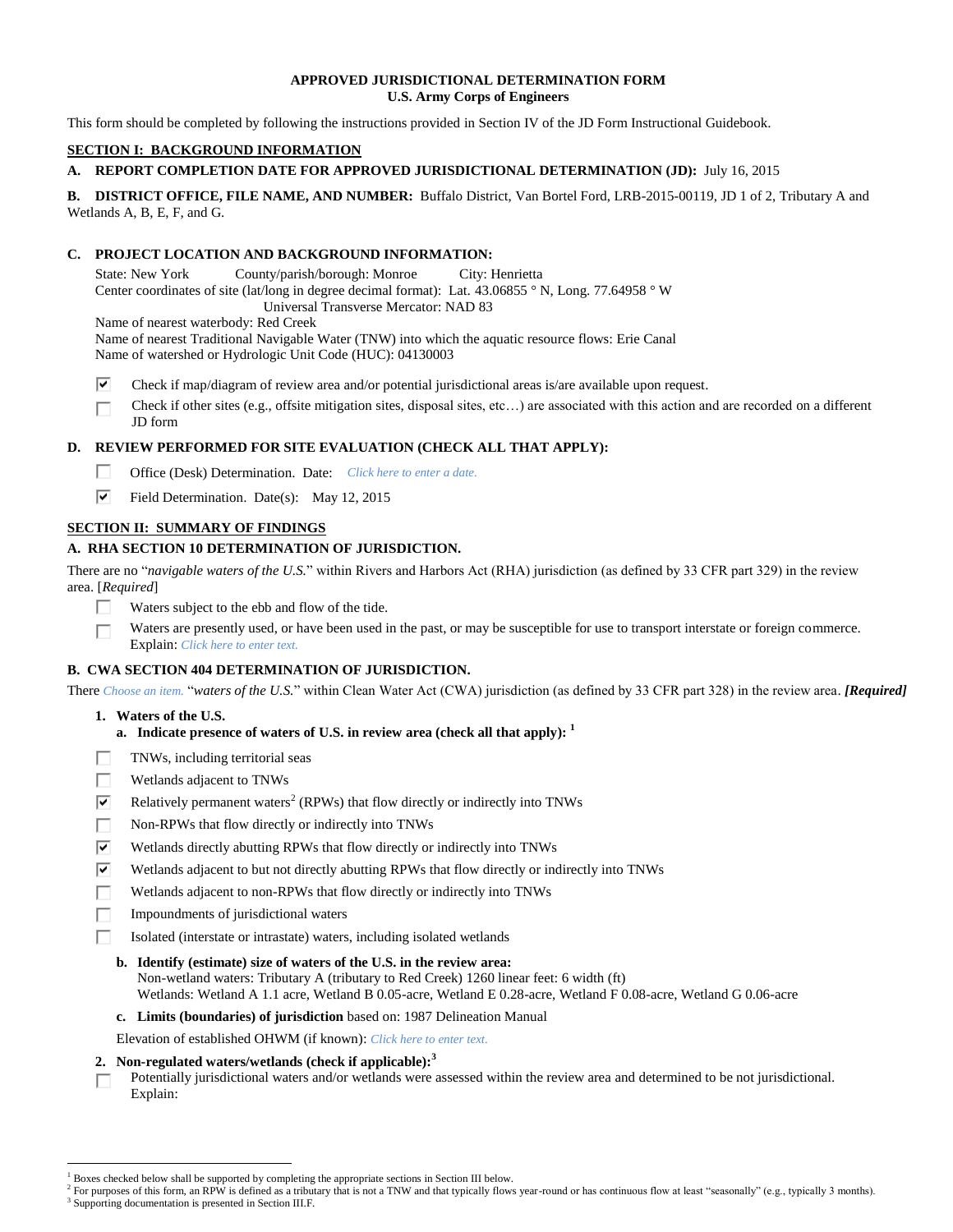## **SECTION III: CWA ANALYSIS**

### **A. TNWs AND WETLANDS ADJACENT TO TNWs**

**The agencies will assert jurisdiction over TNWs and wetlands adjacent to TNWs. If the aquatic resource is a TNW, complete Section III.A.1 and Section III.D.1. only; if the aquatic resource is a wetland adjacent to a TNW, complete Sections III.A.1 and 2 and Section III.D.1.; otherwise, see Section III.B below**.

- **1. TNW**  Identify TNW: *Click here to enter text.* Summarize rationale supporting determination: *Click here to enter text.*
- **2. Wetland adjacent to TNW**

Summarize rationale supporting conclusion that wetland is "adjacent": *Click here to enter text.*

# **B. CHARACTERISTICS OF TRIBUTARY (THAT IS NOT A TNW) AND ITS ADJACENT WETLANDS (IF ANY):**

**This section summarizes information regarding characteristics of the tributary and its adjacent wetlands, if any, and it helps determine whether or not the standards for jurisdiction established under Rapanos have been met.** 

**The agencies will assert jurisdiction over non-navigable tributaries of TNWs where the tributaries are "relatively permanent waters" (RPWs), i.e. tributaries that typically flow year-round or have continuous flow at least seasonally (e.g., typically 3 months). A wetland that directly abuts an RPW is also jurisdictional. If the aquatic resource is not a TNW, but has year-round (perennial) flow, skip to Section III.D.2. If the aquatic resource is a wetland directly abutting a tributary with perennial flow, skip to Section III.D.4.**

**A wetland that is adjacent to but that does not directly abut an RPW requires a significant nexus evaluation. Corps districts and EPA regions will include in the record any available information that documents the existence of a significant nexus between a relatively permanent tributary that is not perennial (and its adjacent wetlands if any) and a traditional navigable water, even though a significant nexus finding is not required as a matter of law.**

**If the waterbody<sup>4</sup> is not an RPW, or a wetland directly abutting an RPW, a JD will require additional data to determine if the waterbody has a significant nexus with a TNW. If the tributary has adjacent wetlands, the significant nexus evaluation must consider the tributary in combination with all of its adjacent wetlands. This significant nexus evaluation that combines, for analytical purposes, the tributary and all of its adjacent wetlands is used whether the review area identified in the JD request is the tributary, or its adjacent wetlands, or both. If the JD covers a tributary with adjacent wetlands, complete Section III.B.1 for the tributary, Section III.B.2 for any onsite wetlands, and Section III.B.3 for all wetlands adjacent to that tributary, both onsite and offsite. The determination whether a significant nexus exists is determined in Section III.C below.**

- **1. Characteristics of non-TNWs that flow directly or indirectly into TNW**
	- **(i) General Area Conditions:**

Watershed size: 1,070 square miles Drainage area: 1.85 square miles

Average annual rainfall: 34 inches Average annual snowfall: 99 inches

#### **(ii) Physical Characteristics:**

 $\overline{a}$ 

(a) Relationship with TNW:

Tributary flows directly into TNW.

 $\triangledown$  Tributary flows through 1 tributary (Red Creek) before entering TNW.

Project waters are 5-10 river miles from TNW. Project waters are 2-5 river miles from RPW. Project waters are 2-5 aerial (straight) miles from TNW. Project waters are 1 (or less) aerial (straight) miles from RPW. Project waters cross or serve as state boundaries. Explain: N/A

Identify flow route to TNW<sup>5</sup>: Water flows from the wetlands to Tributary A to Red Creek to the Erie Canal Tributary stream order, if known: *Click here to enter text.*

(b) General Tributary Characteristics (check all that apply):

Tributary is:  $\boxed{\vee}$  Natural

- П. Artificial (man-made). Explain: *Click here to enter text.*
- Manipulated (man-altered). Explain: *Click here to enter text.*

<sup>&</sup>lt;sup>4</sup> Note that the Instructional Guidebook contains additional information regarding swales, ditches, washes, and erosional features generally and in the arid West.

 $^5$  Flow route can be described by identifying, e.g., tributary a, which flows through the review area, to flow into tributary b, which then flows into TNW.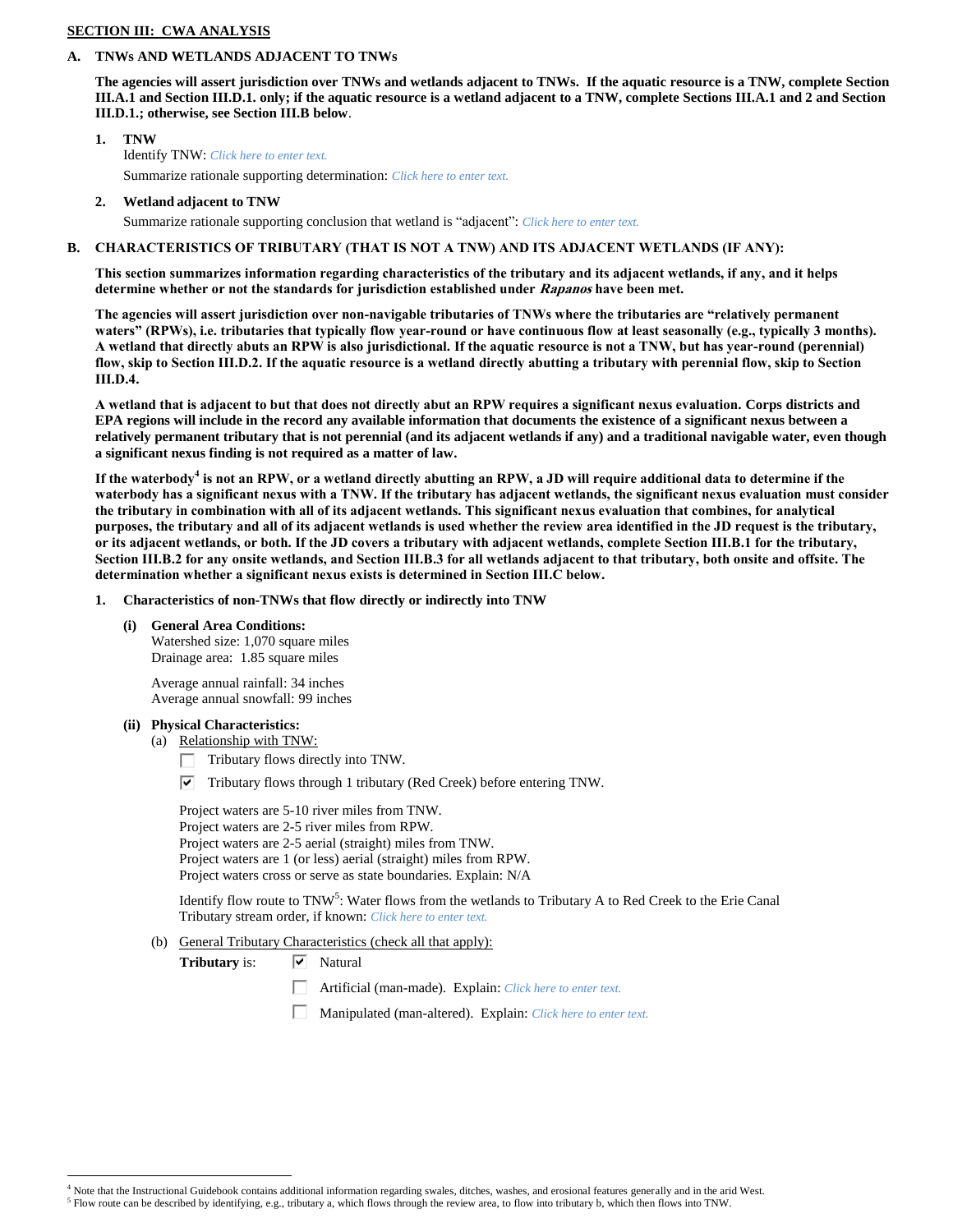|  |  |  | Tributary properties with respect to top of bank (estimate): |  |
|--|--|--|--------------------------------------------------------------|--|
|--|--|--|--------------------------------------------------------------|--|

Average width: 5 feet Average depth: 1 feet Average side slopes: *Choose an item.*

Primary tributary substrate composition (check all that apply):

| $\Box$ Silts   | $\Box$ Sands                                               | $\Box$ Concrete |
|----------------|------------------------------------------------------------|-----------------|
| $\Box$ Cobbles | $\overline{\triangledown}$ Gravel                          | $\Box$ Muck     |
| $\Box$ Bedrock | <b>Negetation.</b> Type/% cover: Click here to enter text. |                 |

Other. Explain: *Click here to enter text.*

Tributary condition/stability [e.g., highly eroding, sloughing banks]. Explain: appeared stable Presence of run/riffle/pool complexes. Explain: none observed Tributary geometry: Relatively Straight Tributary gradient (approximate average slope): 1-2%

(c) Flow:

Tributary provides for: perennial flow Estimate average number of flow events in review area/year: 20 (or greater) Describe flow regime: *Click here to enter text.*

Other information on duration and volume: *Click here to enter text.*

Surface flow is: *Choose an item.* Characteristics: *Click here to enter text.*

Subsurface flow: *Choose an item.* Explain findings: *Click here to enter text.*

Dye (or other) test performed: *Click here to enter text.*

Tributary has (check all that apply):

 $\boxed{\triangledown}$  Bed and banks

 $OHWM<sup>6</sup>$  (check all indicators that apply):

| ↜ | clear, natural line impressed on the bank                           |   | the presence of litter and debris                          |
|---|---------------------------------------------------------------------|---|------------------------------------------------------------|
|   | changes in the character of soil                                    | է | destruction of terrestrial vegetation                      |
|   | shelving                                                            |   | the presence of wrack line                                 |
|   | vegetation matted down, bent, or absent                             |   | sediment sorting                                           |
|   | leaf litter disturbed or washed away                                |   | scour                                                      |
|   | sediment deposition                                                 |   | multiple observed or predicted flow events                 |
|   | water staining                                                      |   | abrupt change in plant community Click here to enter text. |
|   | other (list). Click here to enter text.                             |   |                                                            |
|   | Discontinuous OHWM. <sup>7</sup> Explain: Click here to enter text. |   |                                                            |

If factors other than the OHWM were used to determine lateral extent of CWA jurisdiction (check all that apply):

| High Tide Line indicated by:                     | Mean High Water Mark indicated by:            |
|--------------------------------------------------|-----------------------------------------------|
| oil or scum line along shore objects             | survey to available datum;                    |
| fine shell or debris deposits (foreshore) $\Box$ | physical markings;                            |
| physical markings/characteristics                | vegetation lines/changes in vegetation types. |
| tidal gauges                                     |                                               |
| other (list): Click here to enter text.          |                                               |

#### **(iii) Chemical Characteristics:**

 $\overline{a}$ 

Characterize tributary (e.g., water color is clear, discolored, oily film; water quality; general watershed characteristics, etc.). Explain: Surface water was clear at the time of the site visit on May 12, 2105. Identify specific pollutants, if known: *Click here to enter text.*

<sup>&</sup>lt;sup>6</sup>A natural or man-made discontinuity in the OHWM does not necessarily sever jurisdiction (e.g., where the stream temporarily flows underground, or where the OHWM has been removed by development or agricultural practices). Where there is a break in the OHWM that is unrelated to the waterbody's flow regime (e.g., flow over a rock outcrop or through a culvert), the agencies will look for indicators of flow above and below the break. 7 Ibid.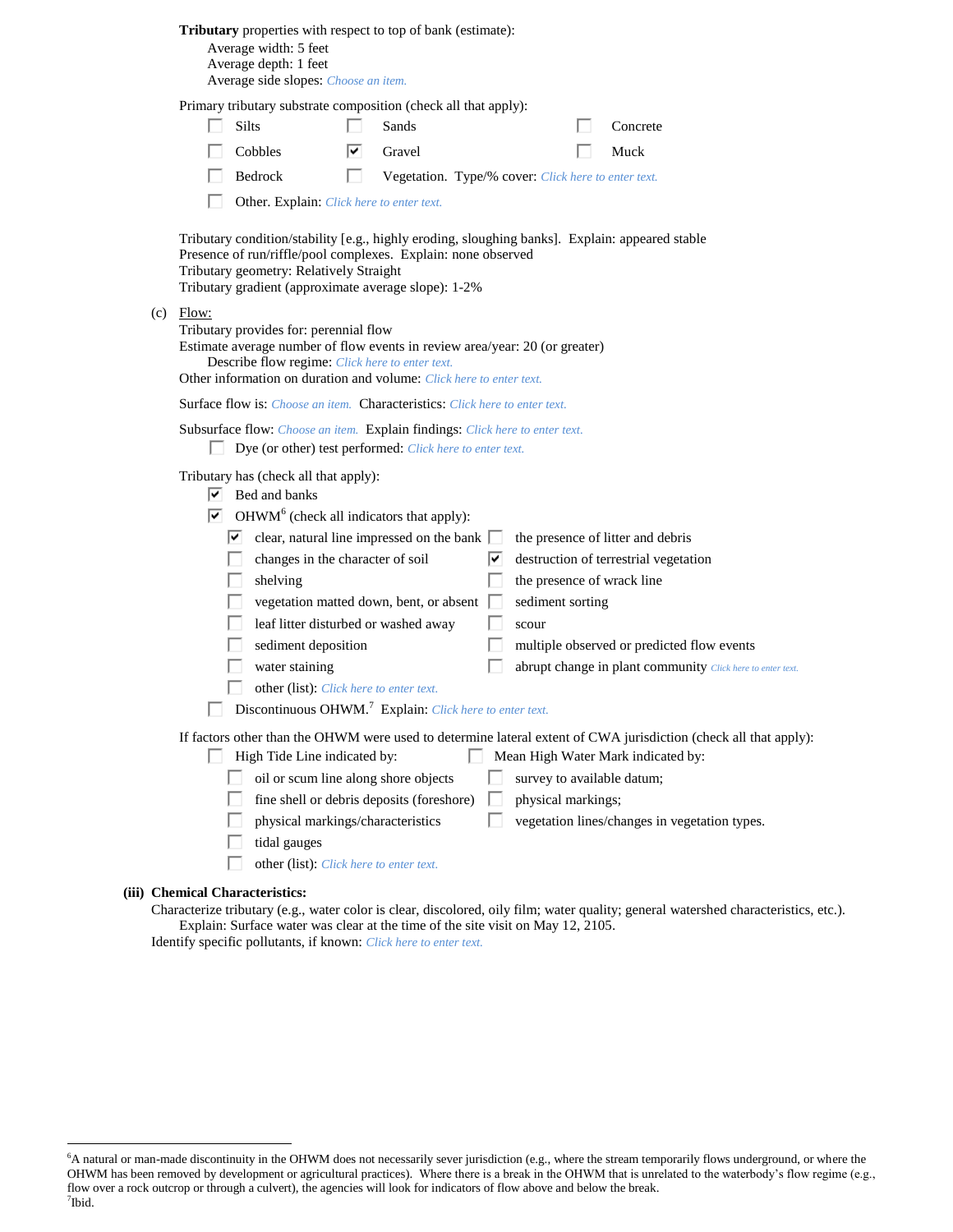#### **(iv) Biological Characteristics. Channel supports (check all that apply):**

- $\nabla$  Riparian corridor. Characteristics (type, average width): Tributary A has a riparian corridor consisting of both uplands and wetlands
	- ☞ Wetland fringe. Characteristics: Wetlands A, B and F directly abut Tributary A
	- $\Box$  Habitat for:
		- $\Box$ Federally Listed species. Explain findings: *Click here to enter text.*
		- Fish/spawn areas. Explain findings: *Click here to enter text.* П
		- п Other environmentally-sensitive species. Explain findings: *Click here to enter text.*
		- Aquatic/wildlife diversity. Explain findings: The stream provides habitat and support for aquatic micro and macro ⊽ invertebrates, aquatic flora, and other fauna requiring a water source.

#### **2. Characteristics of wetlands adjacent to non-TNW that flow directly or indirectly into TNW**

### **(i) Physical Characteristics:**

- (a) General Wetland Characteristics:
	- Properties:

Wetland size: Wetland E 0.28-acre, Wetland G 0.06-acre

Wetland type. Explain: Forested

Wetland quality. Explain: The wetlands contain mainly native species and provide habitat for a variety of fauna Project wetlands cross or serve as state boundaries. Explain: N/A

(b) General Flow Relationship with Non-TNW:

Flow is: Intermittent Flow Explain: Wetlands drain into Tributary A during precipitation events and snowmelt

Surface flow is: Overland Sheetflow

Characteristics: Overland sheetflow continuous between the wetlands and Tributary A was observed during the May 12, 2015 site visit from precipitation the previous night, flowing downslope from the wetlands to Tributary A, which is within 300 feet of Wetland G and within 400 feet of Wetland E.

Subsurface flow: No Explain findings: No subsurface flow was observed.

- $\Box$  Dye (or other) test performed:
- (c) Wetland Adjacency Determination with Non-TNW:
	- ⊽ Directly abutting – Wetlands A, B and F
	- ⊽ Not directly abutting – Wetlands G and E
		- Discrete wetland hydrologic connection. Explain:
		- ⊽⊟ Ecological connection. Explain: both wetlands provide habitat and support for aquatic micro and macro invertebrates, aquatic flora, and other fauna requiring a water source. Spring peepers and western chorus frogs were observed on the site during the May 12, 2015, site visit. Both species rely on temporary and permanently ponded areas for reproduction with adjacent woodlands for the adults to forage and are very likely to move between the wetlands and Tributary A, providing just one example of an ecological connection.
		- П. Separated by berm/barrier. Explain: *Click here to enter text.*
- (d) Proximity (Relationship) to TNW

Project wetlands are 5-10 river miles from TNW. Project waters are 2-5 aerial (straight) miles from TNW. Flow is from: Wetland to Navigable Waters Estimate approximate location of wetland as within the 50 - 100-year floodplain.

#### **(ii) Chemical Characteristics:**

Characterize wetland system (e.g., water color is clear, brown, oil film on surface; water quality; general watershed characteristics; etc.). Explain: Standing water was observed in the wetlands and appeared clear.

Identify specific pollutants, if known: Wetlands are near a major highway and multiple subdivisions and receive runoff containing sediment and road salt.

### **(iii) Biological Characteristics. Wetland supports (check all that apply):**

- Riparian buffer. Characteristics (type, average width): Wetlands serve as part of the riparian buffer to Tributary A and ☞ Tributary B (info on this tributary provided in JD 2 of 2), ranging from 200 to 300 feet.
- $\overline{v}$  Vegetation type/percent cover. Explain: Wetland G and E are primarily forested with a variable palustrine scrub shrub understory.
- $\boxed{\triangledown}$  Habitat for:
	- Federally Listed species. Explain findings: *Click here to enter text*.
	- Fish/spawn areas. Explain findings: *Click here to enter text*.
	- Other environmentally-sensitive species. Explain findings: *Click here to enter text.*
	- $\overline{\triangledown}$  Aquatic/wildlife diversity. Explain findings: both wetlands provide habitat and support for aquatic micro and macro invertebrates, aquatic flora, and other fauna requiring a water source. Spring peepers and western chorus frogs were observed on the site

# **3. Characteristics of all wetlands adjacent to the tributary (if any)**

All wetland(s) being considered in the cumulative analysis: 7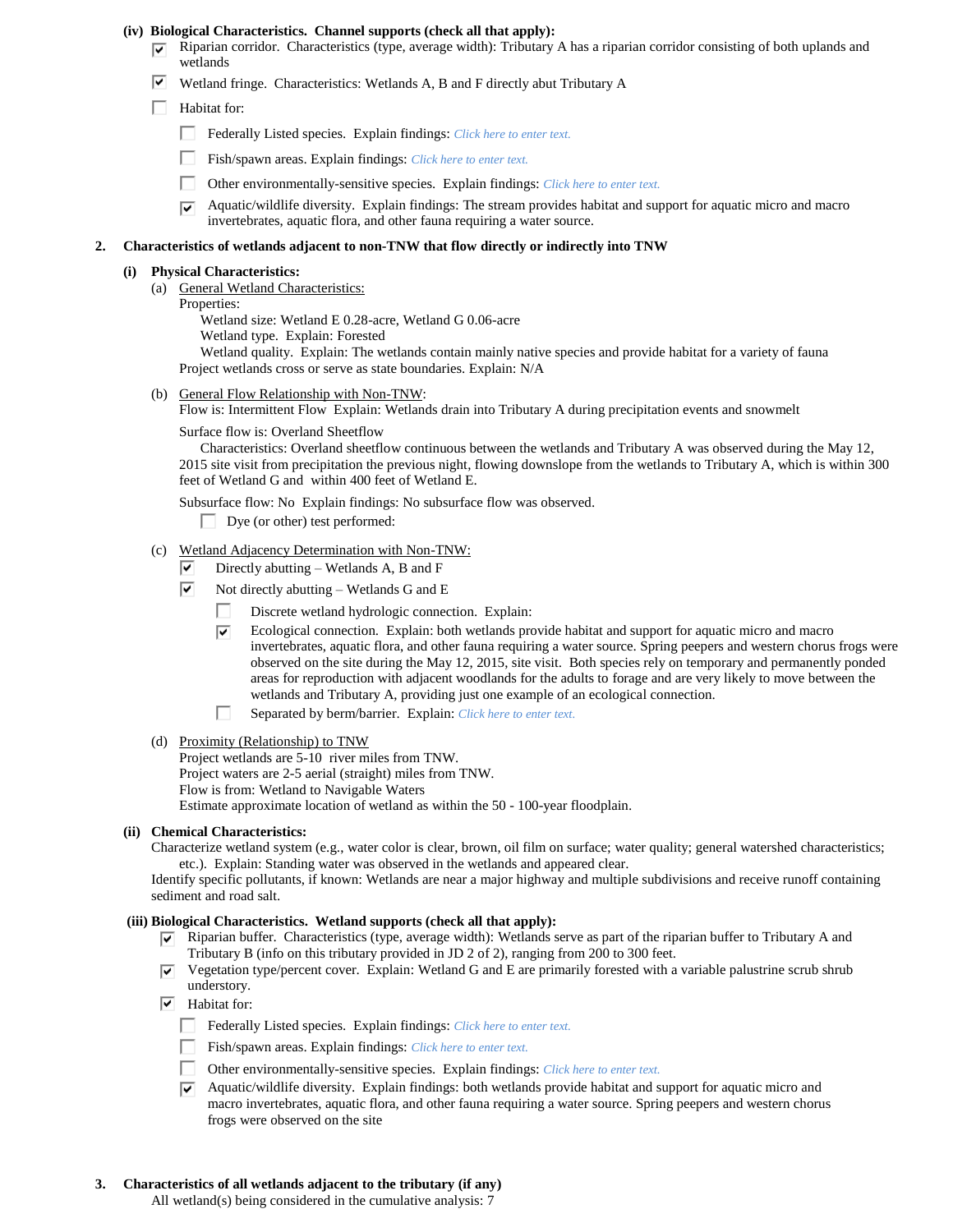Approximately (1.84) acres in total are being considered in the cumulative analysis. For each wetland, specify the following:

|           | Directly abuts? $(Y/N)$ | Size (in acres)                       |           | Directly abuts? $(Y/N)$ | Size (in acres) |
|-----------|-------------------------|---------------------------------------|-----------|-------------------------|-----------------|
| Wetland A | Yes                     | $1.1 +$ (continues offsite) Wetland E |           | No.                     | 0.28            |
| Wetland B | Yes                     | 0.05                                  | Wetland F | Yes                     | 0.08            |
| Wetland G | No.                     | 0.06                                  |           |                         |                 |

Summarize overall biological, chemical and physical functions being performed: These wetlands provide the following functions and services; hydrologic flux and storage including floodwater and runoff attenuation and release; sediment and nutrient transport and retention; pollutant attenuation and release; biogeochemical cycling and storage; stream channel stability via serving as a natural buffer; biological productivity of micro and micro flora and fauna, decomposition, and community structure; and wildlife support including providing habitat.

### **C. SIGNIFICANT NEXUS DETERMINATION**

**A significant nexus analysis will assess the flow characteristics and functions of the tributary itself and the functions performed by any wetlands adjacent to the tributary to determine if they significantly affect the chemical, physical, and biological integrity of a TNW. For each of the following situations, a significant nexus exists if the tributary, in combination with all of its adjacent wetlands, has more than a speculative or insubstantial effect on the chemical, physical and/or biological integrity of a TNW. Considerations when evaluating significant nexus include, but are not limited to the volume, duration, and frequency of the flow of water in the tributary and its proximity to a TNW, and the functions performed by the tributary and all its adjacent wetlands. It is not appropriate to determine significant nexus based solely on any specific threshold of distance (e.g. between a tributary and its adjacent wetland or between a tributary and the TNW). Similarly, the fact an adjacent wetland lies within or outside of a floodplain is not solely determinative of significant nexus.** 

### **Draw connections between the features documented and the effects on the TNW, as identified in the** *Rapanos* **Guidance and discussed in the Instructional Guidebook. Factors to consider include, for example:**

- Does the tributary, in combination with its adjacent wetlands (if any), have the capacity to carry pollutants or flood waters to TNWs, or to reduce the amount of pollutants or flood waters reaching a TNW?
- Does the tributary, in combination with its adjacent wetlands (if any), provide habitat and lifecycle support functions for fish and other species, such as feeding, nesting, spawning, or rearing young for species that are present in the TNW?
- Does the tributary, in combination with its adjacent wetlands (if any), have the capacity to transfer nutrients and organic carbon that support downstream foodwebs?
- Does the tributary, in combination with its adjacent wetlands (if any), have other relationships to the physical, chemical, or biological integrity of the TNW?

### *Note: the above list of considerations is not inclusive and other functions observed or known to occur should be documented below:*

- **1. Significant nexus findings for non-RPW that has no adjacent wetlands and flows directly or indirectly into TNWs.** Explain findings of presence or absence of significant nexus below, based on the tributary itself, then go to Section III.D: N/A
- **2. Significant nexus findings for non-RPW and its adjacent wetlands, where the non-RPW flows directly or indirectly into TNWs.**  Explain findings of presence or absence of significant nexus below, based on the tributary in combination with all of its adjacent wetlands, then go to Section III.D: N/A
- **3. Significant nexus findings for wetlands adjacent to an RPW but that do not directly abut the RPW.** Explain findings of presence or absence of significant nexus below, based on the tributary in combination with all of its adjacent wetlands, then go to Section III.D:

Tributary A has a surface water connection to a downstream TNW, the Erie Canal. Tributary A is a perennial stream considered an RPW and is approximately 6 river miles from the Erie Canal and has a clear surface water connection.

Tributary A flows north into Red Creek. Red Creek flows directly into the Erie Canal, a Section 10 navigable water of the U.S. Wetlands G and E flow downslope via overland sheet flows as to Tributary A. A hydrologic connection is exists between Tributary A and Wetlands E and G.

The stream and its associated wetlands have hydrologic connectivity to the Erie Canal. Hydrologic connectivity refers to the flow that transports organic matter and nutrients, energy, and aquatic organisms throughout the system (Freeman et al., 2006). Tributary A influences the chemistry and physical conditions of the downstream TNW through its hydrologic input, storage, and transport of sediments and energy. Rainfall, snowmelt, and stormwater runoff within the drainage area of Tributary A provides hydrology to the downstream receiving waters. The stream contributes to the chemical and physical make-up of the Erie Canal through its ability to convey sediments, chemicals, nutrients, and contaminants downstream to the Erie Canal.

Wetlands E and G are within the 100 year flood plain of Tributary A. Both wetlands directly affect the nature of the water entering Tributary A and its downstream receiving waters, both in quantity and chemical/physical attributes. This occurs through the reduction of runoff rates of water received by Tributary A resulting from attenuation and storage of floodwaters; capture of water through evapotranspiration; storage of runoff; and filtering and/or storage of nutrients, chemicals, and sediments contained in rainfall, runoff, or other hydrologic inputs. Ultimately, this affects the downstream TNW, the Erie Canal, as the wetlands alter the amount of flow reaching the TNW and furthermore, any additional matter such as nutrients, chemicals, sediments, and pollutants carried in that flow. The Erie Canal Watershed has impairments including increasing urbanization bringing impervious surfaces, increased erosion, sediment which impairs aquatic life and widens flood areas, habitat loss, and loss of wetlands.

Since the wetlands and stream are located in close proximity to residential and commercial developments, major roadways, and agricultural fields and they receive a majority of their hydrology from runoff associated with the adjacent development, roads, and agricultural fields, they provide an important function of reducing the effects of runoff and storm sewer impacts on the downstream TNW. The stream conveys water that has been filtered from the wetlands to the downstream TNW. The wetlands also attenuate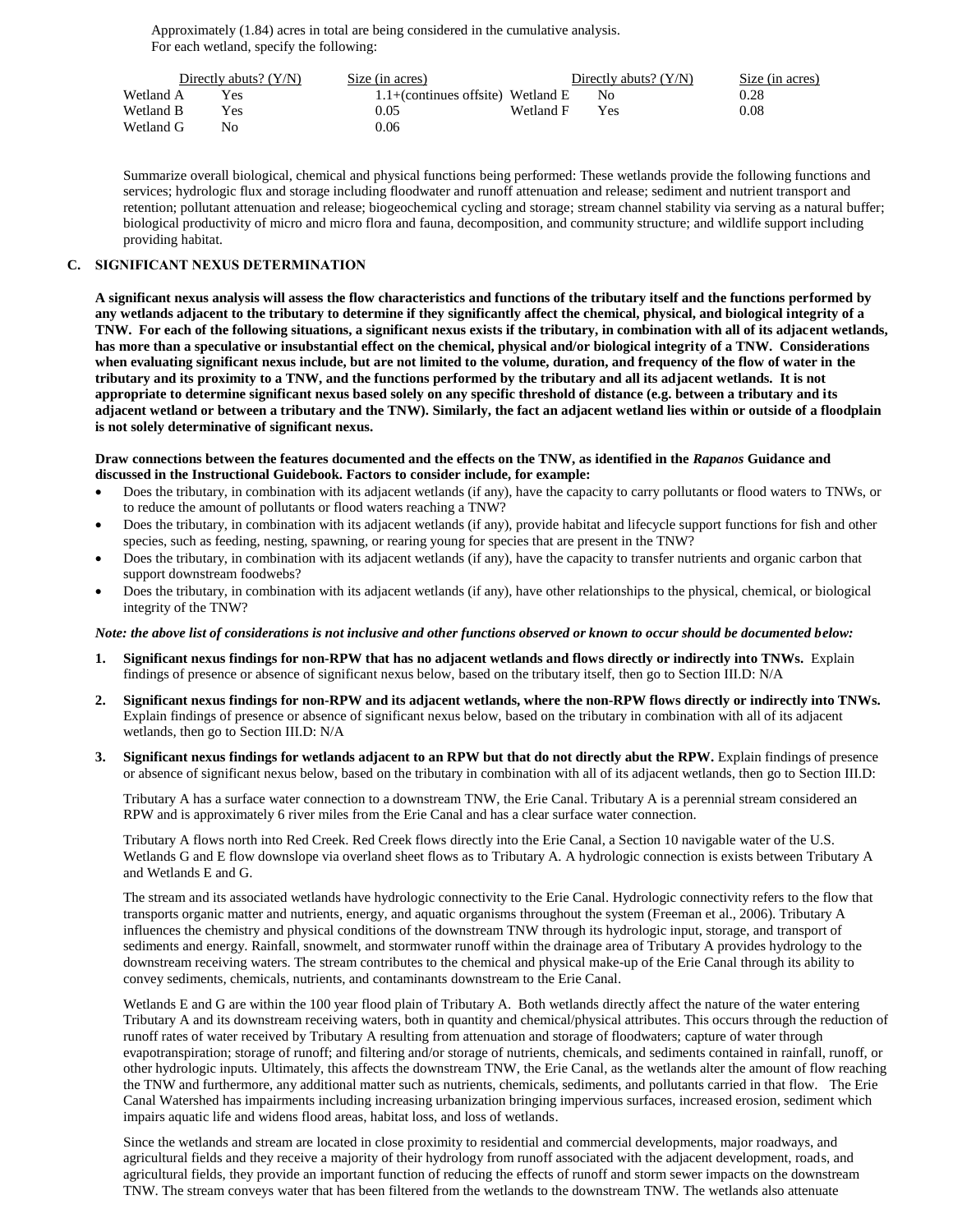sediment, nutrients, and pollutants contained in their received water. Combined, the wetland and stream supply the downstream TNW with a cleaner source of water that will aid in reducing impairments. The presence of these waters also aids with impairments caused by impervious surfaces and construction at headwaters by persisting in their natural state. Due to the physical, biological, and chemical connectivity of Tributary A and Wetlands E and G as described above, it has been determined that Wetlands E and G have a significant nexus with the downstream TNW, the Erie Canal as the functions and services provided by the stream and its adjacent wetlands provide more than a speculative effect on the physical integrity of the Erie Canal.

# **D. DETERMINATIONS OF JURISDICTIONAL FINDINGS. THE SUBJECT WATERS/WETLANDS ARE (CHECK ALL THAT APPLY):**

- **1. TNWs and Adjacent Wetlands.** Check all that apply and provide size estimates in review area:
	- TNWs: *#* linear feet *#* width (ft), Or, *#* acres.  $\mathbf{L}$
	- П. Wetlands adjacent to TNWs: *#* acres.

## **2. RPWs that flow directly or indirectly into TNWs.**

- $\triangledown$  Tributaries of TNWs where tributaries typically flow year-round are jurisdictional. Provide data and rationale indicating that tributary is perennial: Tributary A is shown as a blue line on the USGS topo map, it has been observed to flow year round and can be seen on aerial photography with surface water over various years and seasons.
- Tributaries of TNW where tributaries have continuous flow "seasonally" (e.g., typically three months each year) are jurisdictional. П. Data supporting this conclusion is provided at Section III.B. Provide rationale indicating that tributary flows seasonally: *Click here to enter text.*.

Provide estimates for jurisdictional waters in the review area (check all that apply):

- $\triangledown$  Tributary waters: 1260 linear feet 5 width (ft).
- Other non-wetland waters: *#* acres.

Identify type(s) of waters: *Click here to enter text.*

## **3. Non-RPWs<sup>8</sup> that flow directly or indirectly into TNWs.**

Waterbody that is not a TNW or an RPW, but flows directly or indirectly into a TNW, and it has a significant nexus with a TNW is jurisdictional. Data supporting this conclusion is provided at Section III.C.

Provide estimates for jurisdictional waters within the review area (check all that apply):

- Tributary waters: *#* linear feet *#* width (ft).
- П. Other non-wetland waters: *#* acres.
	- Identify type(s) of waters: *Click here to enter text.*

#### **4. Wetlands directly abutting an RPW that flow directly or indirectly into TNWs.**

- $\triangledown$  Wetlands directly abut RPW and thus are jurisdictional as adjacent wetlands.
	- Wetlands directly abutting an RPW where tributaries typically flow year-round. Provide data and rationale ☞ indicating that tributary is perennial in Section III.D.2, above. Provide rationale indicating that wetland is directly abutting an RPW: Wetlands A, B and F directly abut Tributary A

Wetlands directly abutting an RPW where tributaries typically flow "seasonally." Provide data indicating that tributary is seasonal in Section III.B and rationale in Section III.D.2, above. Provide rationale indicating that wetland is directly abutting an RPW: *Click here to enter text.*

Provide acreage estimates for jurisdictional wetlands in the review area: 1.84 total acres.

#### **5. Wetlands adjacent to but not directly abutting an RPW that flow directly or indirectly into TNWs.**

Wetlands that do not directly abut an RPW, but when considered in combination with the tributary to which they are ☞ adjacent and with similarly situated adjacent wetlands, have a significant nexus with a TNW are jurisidictional. Data supporting this conclusion is provided at Section III.C. Wetlands G and E are adjacent to Tributary A.

Provide acreage estimates for jurisdictional wetlands in the review area: Wetland G 0.06-acre, Wetland E 0.28-acre.

#### **6. Wetlands adjacent to non-RPWs that flow directly or indirectly into TNWs.**

Wetlands adjacent to such waters, and have when considered in combination with the tributary to which they are adjacent П and with similarly situated adjacent wetlands, have a significant nexus with a TNW are jurisdictional. Data supporting this conclusion is provided at Section III.C.

Provide estimates for jurisdictional wetlands in the review area: *#* acres.

## **7. Impoundments of jurisdictional waters. 9**

As a general rule, the impoundment of a jurisdictional tributary remains jurisdictional.

- Demonstrate that impoundment was created from "waters of the U.S.," or
- П. Demonstrate that water meets the criteria for one of the categories presented above (1-6), or
- Г. Demonstrate that water is isolated with a nexus to commerce (see E below).

8 See Footnote # 3.

<sup>&</sup>lt;sup>9</sup> To complete the analysis refer to the key in Section III.D.6 of the Instructional Guidebook.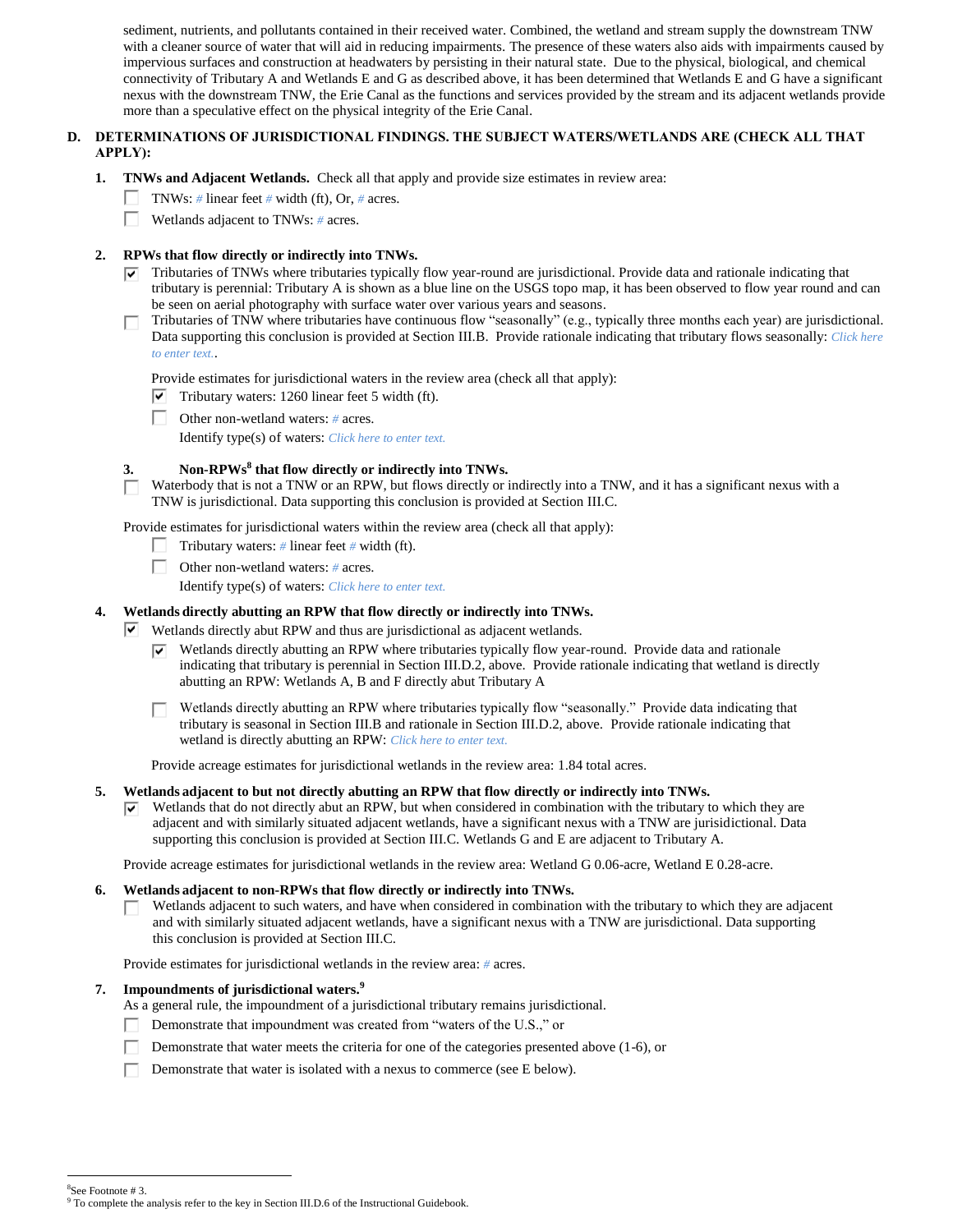| E.    ISOLATED [INTERSTATE OR INTRA-STATE] WATERS, INCLUDING ISOLATED WETLANDS, THE USE, DEGRADATION |
|------------------------------------------------------------------------------------------------------|
| OR DESTRUCTION OF WHICH COULD AFFECT INTERSTATE COMMERCE. INCLUDING ANY SUCH WATERS (CHECK           |
| ALL THAT APPLY): <sup>10</sup>                                                                       |
|                                                                                                      |

- which are or could be used by interstate or foreign travelers for recreational or other purposes.
- from which fish or shellfish are or could be taken and sold in interstate or foreign commerce.
- г. which are or could be used for industrial purposes by industries in interstate commerce.
- П. Interstate isolated waters.Explain: *Click here to enter text.*
- г Other factors.Explain: *Click here to enter text.*

### **Identify water body and summarize rationale supporting determination:** *Click here to enter text.*

Provide estimates for jurisdictional waters in the review area (check all that apply):

- Tributary waters: *#* linear feet *#* width (ft). L
- П. Other non-wetland waters: *#* acres.
	- Identify type(s) of waters: *Click here to enter text.*
- Wetlands: *#* acres.

П

## **F. NON-JURISDICTIONAL WATERS, INCLUDING WETLANDS (CHECK ALL THAT APPLY):**

If potential wetlands were assessed within the review area, these areas did not meet the criteria in the 1987 Corps of Engineers Wetland Delineation Manual and/or appropriate Regional Supplements.

- Review area included isolated waters with no substantial nexus to interstate (or foreign) commerce.
	- Prior to the Jan 2001 Supreme Court decision in "*SWANCC*," the review area would have been regulated based solely on the П "Migratory Bird Rule" (MBR).
- П Waters do not meet the "Significant Nexus" standard, where such a finding is required for jurisdiction. Explain: *Click here to enter text.*
- П Other: (explain, if not covered above): *Click here to enter text.*

Provide acreage estimates for non-jurisdictional waters in the review area, where the sole potential basis of jurisdiction is the MBR factors (i.e., presence of migratory birds, presence of endangered species, use of water for irrigated agriculture), using best professional judgment (check all that apply):

- Non-wetland waters (i.e., rivers, streams): *#* linear feet *#* width (ft).
- Lakes/ponds: *#* acres.
- Other non-wetland waters: *#* acres. List type of aquatic resource: *Click here to enter text.*.
- Wetlands: *#* acres.

Provide acreage estimates for non-jurisdictional waters in the review area that do not meet the "Significant Nexus" standard, where such a finding is required for jurisdiction (check all that apply):

- Non-wetland waters (i.e., rivers, streams): *#* linear feet *#* width (ft).
- Lakes/ponds: *#* acres.
- Е Other non-wetland waters: *#* acres. List type of aquatic resource: *Click here to enter text.*.
- Wetlands: *#* acres.

### **SECTION IV: DATA SOURCES.**

- **A. SUPPORTING DATA. Data reviewed for JD (check all that apply -** checked items shall be included in case file and, where checked and
	- requested, appropriately reference sources below):
	- $\overline{v}$  Maps, plans, plots or plat submitted by or on behalf of the applicant/consultant
	- $\nabla$  Data sheets prepared/submitted by or on behalf of the applicant/consultant.
		- $\triangledown$  Office concurs with data sheets/delineation report. site visit conducted May 18, 2015
		- Office does not concur with data sheets/delineation report.
		- Data sheets prepared by the Corps: *Click here to enter text.*
	- Corps navigable waters' study: *Click here to enter text.*
	- п U.S. Geological Survey Hydrologic Atlas: *Click here to enter text.*
		- USGS NHD data. П.

- USGS 8 and 12 digit HUC maps.
- $\overline{v}$  U.S. Geological Survey map(s). Cite scale & quad name: NY-West Henrietta
- USDA Natural Resources Conservation Service Soil Survey. Citation: *Click here to enter text.* п
- $\triangledown$  National wetlands inventory map(s). Cite name: USFWS

<sup>&</sup>lt;sup>10</sup> Prior to asserting or declining CWA jurisdiction based solely on this category, Corps Districts will elevate the action to Corps and EPA HQ for review consistent with the process described in the Corps/EPA *Memorandum Regarding CWA Act Jurisdiction Following Rapanos.*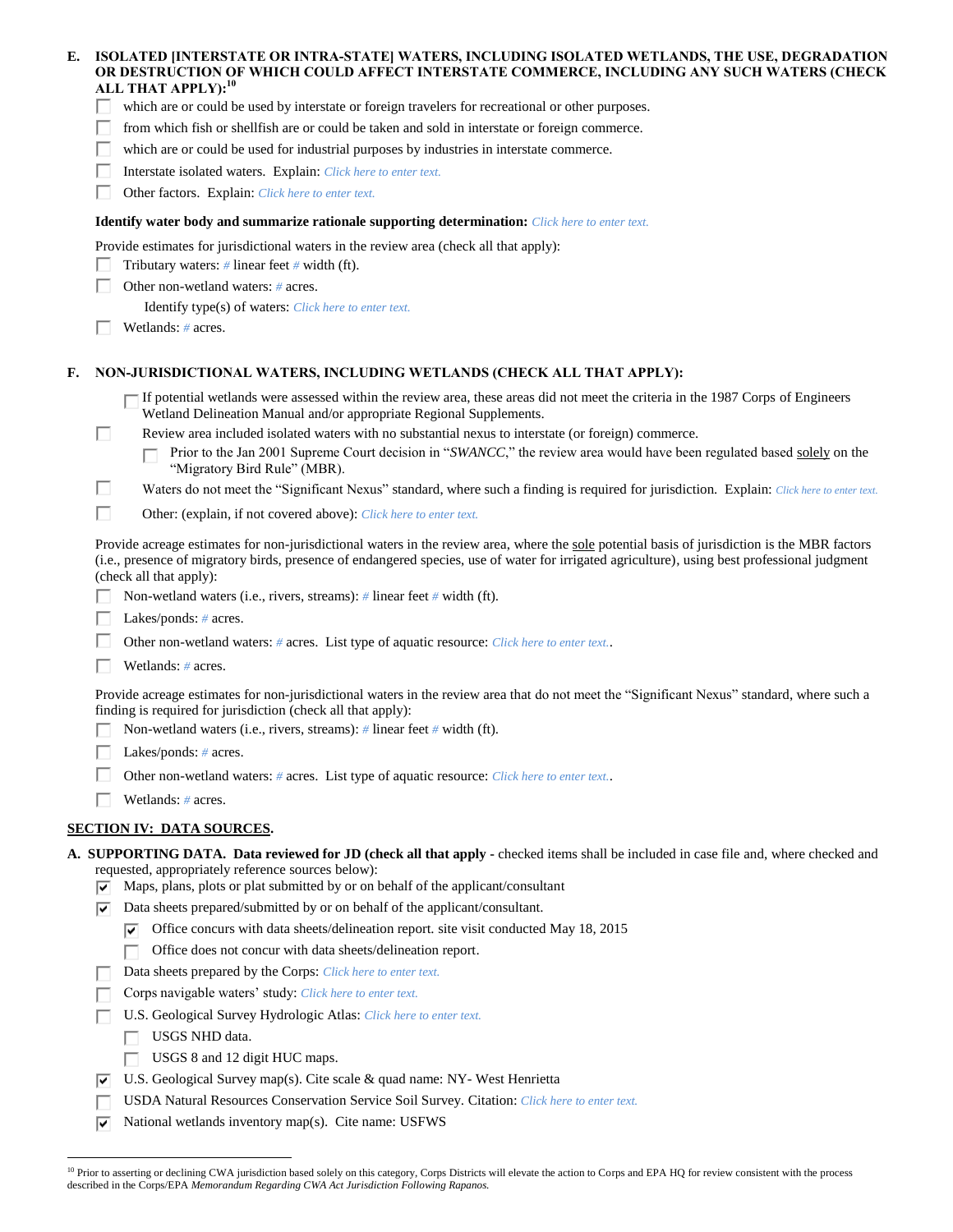|  | <b>State/Local wetland inventory map(s):</b> Click here to enter text. |  |  |  |  |  |  |  |
|--|------------------------------------------------------------------------|--|--|--|--|--|--|--|
|--|------------------------------------------------------------------------|--|--|--|--|--|--|--|

FEMA/FIRM maps: *Click here to enter text.* П

П 100-year Floodplain Elevation is: *Click here to enter text.* (National Geodectic Vertical Datum of 1929)

 $\overline{\mathbf{v}}$ Photographs:  $\overline{\triangledown}$  Aerial (Name & Date): Google Earth, various years

or  $\Box$  Other (Name & Date): in the wetland delineation

Previous determination(s). File no. and date of response letter: *Click here to enter text.* 

Applicable/supporting case law: *Click here to enter text.*

Applicable/supporting scientific literature: *Click here to enter text.*  $\Box$ 

Other information (please specify): *Click here to enter text.*

**B. ADDITIONAL COMMENTS TO SUPPORT JD:** *Click here to enter text.*

July 16, 2015

Heather Adams Date Project Manager

П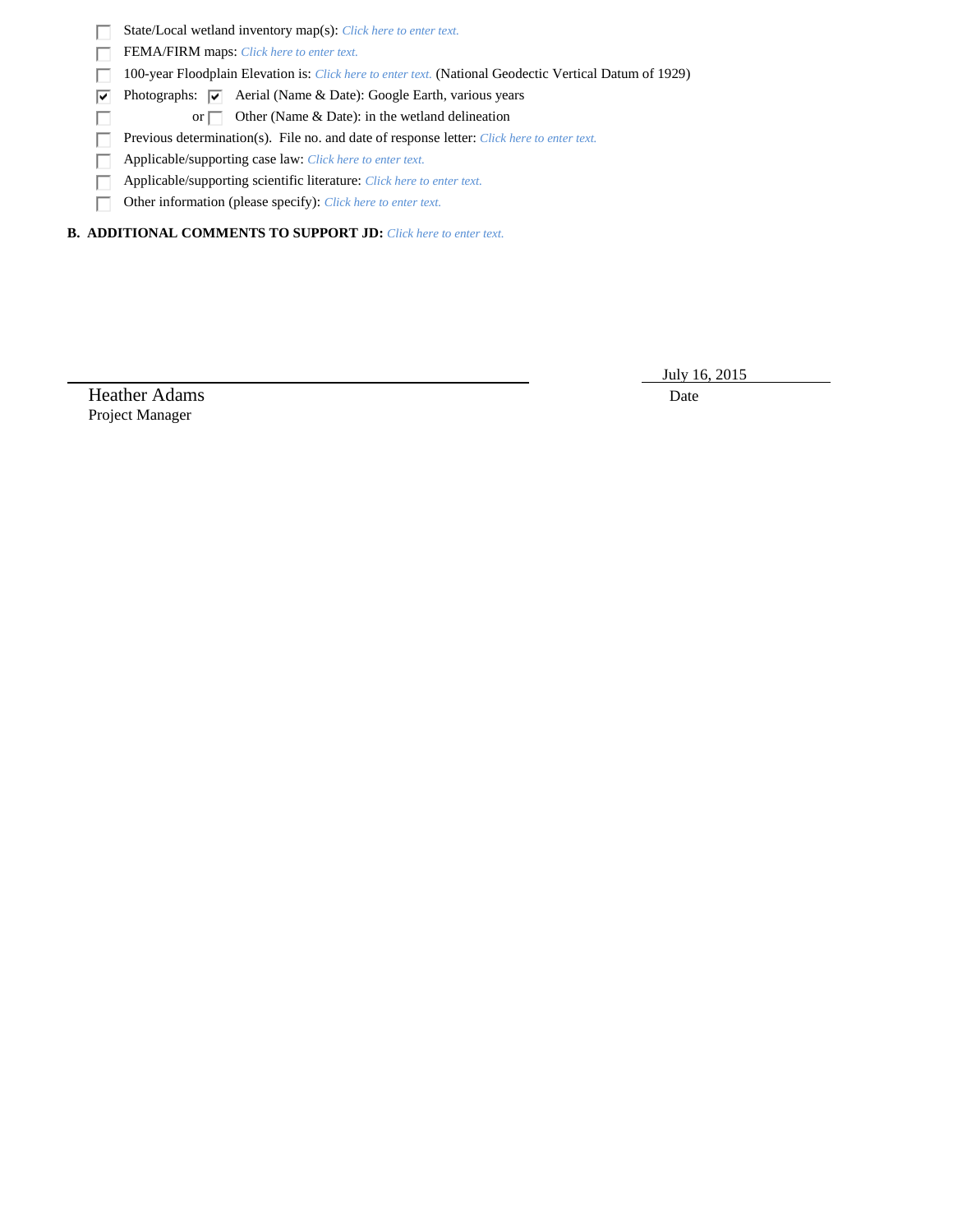## **APPROVED JURISDICTIONAL DETERMINATION FORM U.S. Army Corps of Engineers**

This form should be completed by following the instructions provided in Section IV of the JD Form Instructional Guidebook.

# **SECTION I: BACKGROUND INFORMATION**

# **A. REPORT COMPLETION DATE FOR APPROVED JURISDICTIONAL DETERMINATION (JD):** July 16, 2015

**B. DISTRICT OFFICE, FILE NAME, AND NUMBER:** Buffalo District, Van Bortel Ford, LRB-2015-00119, JD 1 of 2, Tributary A and Wetlands A, B, E, F, and G.

# **C. PROJECT LOCATION AND BACKGROUND INFORMATION:**

State: New York County/parish/borough: Monroe City: Henrietta Center coordinates of site (lat/long in degree decimal format): Lat. 43.06855 ° N, Long. 77.64958 ° W Universal Transverse Mercator: NAD 83 Name of nearest waterbody: Red Creek

Name of nearest Traditional Navigable Water (TNW) into which the aquatic resource flows: Erie Canal Name of watershed or Hydrologic Unit Code (HUC): 04130003

- ⊽ Check if map/diagram of review area and/or potential jurisdictional areas is/are available upon request.
- Check if other sites (e.g., offsite mitigation sites, disposal sites, etc…) are associated with this action and are recorded on a different П JD form

# **D. REVIEW PERFORMED FOR SITE EVALUATION (CHECK ALL THAT APPLY):**

- г. Office (Desk) Determination. Date: *Click here to enter a date.*
- ⊽ Field Determination. Date(s): May 12, 2015

# **SECTION II: SUMMARY OF FINDINGS**

# **A. RHA SECTION 10 DETERMINATION OF JURISDICTION.**

There are no "*navigable waters of the U.S.*" within Rivers and Harbors Act (RHA) jurisdiction (as defined by 33 CFR part 329) in the review area. [*Required*]

- П Waters subject to the ebb and flow of the tide.
- Waters are presently used, or have been used in the past, or may be susceptible for use to transport interstate or foreign commerce. П Explain: *Click here to enter text.*

# **B. CWA SECTION 404 DETERMINATION OF JURISDICTION.**

There are "*waters of the U.S.*" within Clean Water Act (CWA) jurisdiction (as defined by 33 CFR part 328) in the review area. *[Required]*

**1. Waters of the U.S.**

 $\overline{a}$ 

- **a. Indicate presence of waters of U.S. in review area (check all that apply): 11**
- TNWs, including territorial seas
- П Wetlands adjacent to TNWs
- Relatively permanent waters<sup>12</sup> (RPWs) that flow directly or indirectly into TNWs П
- ☑ Non-RPWs that flow directly or indirectly into TNWs
- Wetlands directly abutting RPWs that flow directly or indirectly into TNWs
- П Wetlands adjacent to but not directly abutting RPWs that flow directly or indirectly into TNWs
- Wetlands adjacent to non-RPWs that flow directly or indirectly into TNWs п
- Impoundments of jurisdictional waters
- Isolated (interstate or intrastate) waters, including isolated wetlands

## **b. Identify (estimate) size of waters of the U.S. in the review area:**

Non-wetland waters: Tributary B (intermittent tributary to Tributary A and Red Creek downstream) 760 linear feet: 3 width (ft)

- **c. Limits (boundaries) of jurisdiction** based on: 1987 Delineation Manual
- Elevation of established OHWM (if known): *Click here to enter text.*
- **2. Non-regulated waters/wetlands (check if applicable): 13**
- Potentially jurisdictional waters and/or wetlands were assessed within the review area and determined to be not jurisdictional. ⊽ Explain: Wetland C (0.13-acre) and Wetland D (0.22-acre) have been determined to be isolated. The factors at 328.3(a)(i-iii) were considered and there is no substantial nexus to interstate or foreign commerce.

Wetland C (0.13-acre): The entire perimeter of Wetland C was walked by Heather Adams and Kathleen Buckler (Corps of Engineers Regulatory) on May 12, 2015. No outlets were found and the entire wetland appears to be lower than the surrounding uplands. Site history indicates that this area was excavated and the material was used for the parking lot on the adjacent property, and thus appears consistent with the finding of the wetland's lower elevation. Overland sheetflow from the previous day's rain event was observed on the day of the site visit; standing water was observed in the area surrounding Wetland C and in other areas of the property it was flowing in the general

<sup>&</sup>lt;sup>11</sup> Boxes checked below shall be supported by completing the appropriate sections in Section III below.

<sup>&</sup>lt;sup>12</sup> For purposes of this form, an RPW is defined as a tributary that is not a TNW and that typically flows year-round or has continuous flow at least "seasonally" (e.g., typically 3 months). <sup>13</sup> Supporting documentation is presented in Section III.F.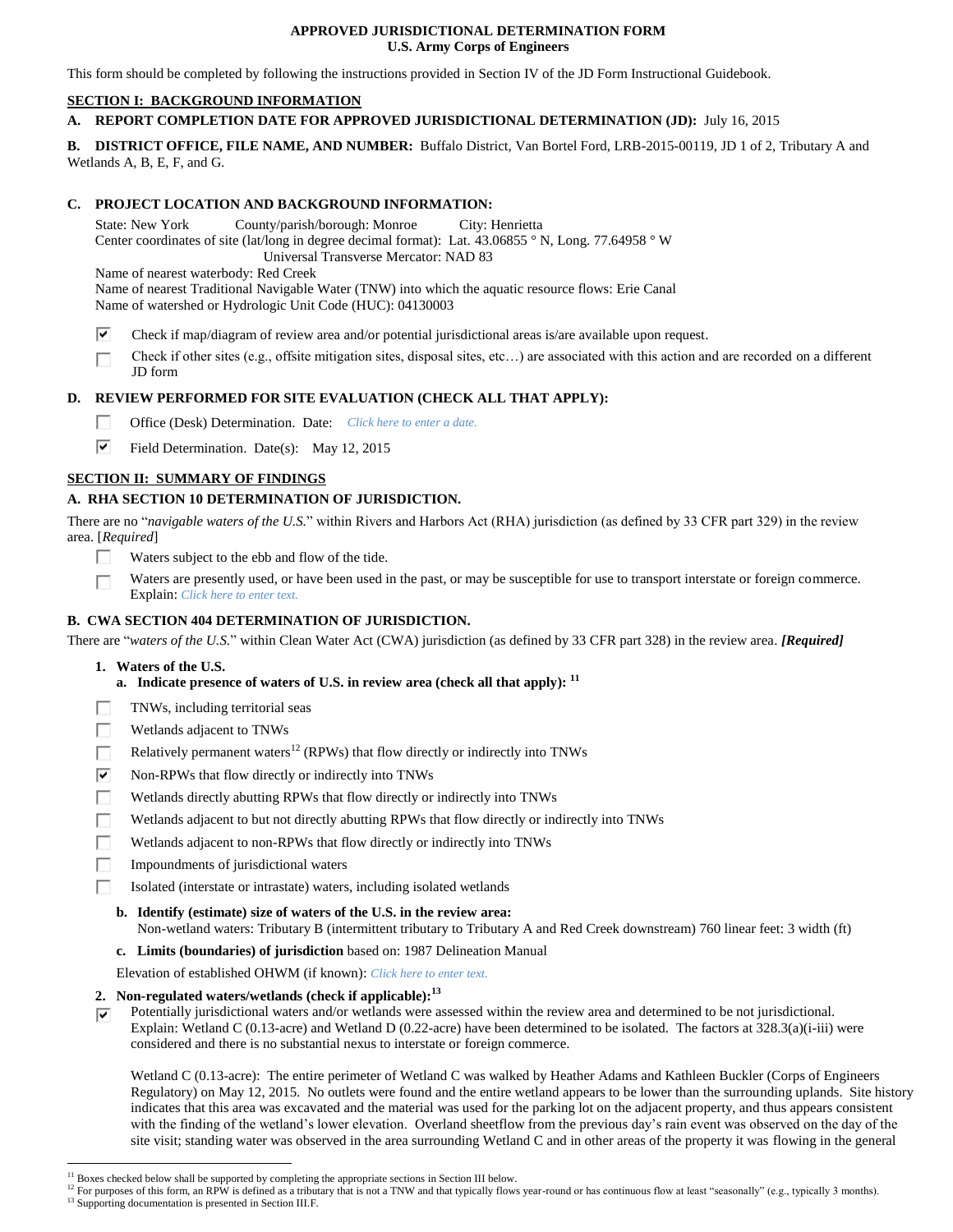direction of the tributary. Due to the elevation of this wetland, it is unlikely water flows from this wetland to the tributary, but is more likely that rain water from the immediate area is flowing into the wetland. The wetland is outside the 100-year flood plain and therefore the frequency for any hydrological or chemical movement from the wetland to the tributary and TNW would be very small. Amphibians such as spring peepers and northern chorus frogs were observed throughout the site and considering the wetland is within 300 feet of Tributary B, there may be a biological link between the wetland and the tributary, however, a surface water connection could not be identified.

Wetland D (0.22-acre): The entire perimeter of Wetland D was walked by Heather Adams and Kathleen Buckler (Corps of Engineers Regulatory) on May 12, 2015. No outlets were found and the entire wetland appears to be lower than the surrounding uplands. Overland sheetflow from the previous day's rain event was observed on the day of the site visit; standing water was observed in the area surrounding Wetland D and in other areas of the property it was flowing in the general direction of the tributary. Due to the elevation and distance of this wetland, it is unlikely water flows from this wetland to the tributary. The majority of the wetland is outside the 100-year flood plain and therefore the frequency for any hydrological or chemical movement from the wetland to the tributary and TNW would be very small. Amphibians such as spring peepers and northern chorus frogs were observed throughout the site and considering the wetland is within 300 feet of Tributary B, there may be a biological link between the wetland and the tributary, however, a surface water connection could not be identified.

## **SECTION III: CWA ANALYSIS**

## **A. TNWs AND WETLANDS ADJACENT TO TNWs**

**The agencies will assert jurisdiction over TNWs and wetlands adjacent to TNWs. If the aquatic resource is a TNW, complete Section III.A.1 and Section III.D.1. only; if the aquatic resource is a wetland adjacent to a TNW, complete Sections III.A.1 and 2 and Section III.D.1.; otherwise, see Section III.B below**.

**1. TNW**  Identify TNW: *Click here to enter text.* Summarize rationale supporting determination: *Click here to enter text.*

**2. Wetland adjacent to TNW**

Summarize rationale supporting conclusion that wetland is "adjacent": *Click here to enter text.*

### **B. CHARACTERISTICS OF TRIBUTARY (THAT IS NOT A TNW) AND ITS ADJACENT WETLANDS (IF ANY):**

**This section summarizes information regarding characteristics of the tributary and its adjacent wetlands, if any, and it helps determine whether or not the standards for jurisdiction established under Rapanos have been met.** 

**The agencies will assert jurisdiction over non-navigable tributaries of TNWs where the tributaries are "relatively permanent waters" (RPWs), i.e. tributaries that typically flow year-round or have continuous flow at least seasonally (e.g., typically 3 months). A wetland that directly abuts an RPW is also jurisdictional. If the aquatic resource is not a TNW, but has year-round (perennial) flow, skip to Section III.D.2. If the aquatic resource is a wetland directly abutting a tributary with perennial flow, skip to Section III.D.4.**

**A wetland that is adjacent to but that does not directly abut an RPW requires a significant nexus evaluation. Corps districts and EPA regions will include in the record any available information that documents the existence of a significant nexus between a relatively permanent tributary that is not perennial (and its adjacent wetlands if any) and a traditional navigable water, even though a significant nexus finding is not required as a matter of law.**

**If the waterbody<sup>14</sup> is not an RPW, or a wetland directly abutting an RPW, a JD will require additional data to determine if the waterbody has a significant nexus with a TNW. If the tributary has adjacent wetlands, the significant nexus evaluation must consider the tributary in combination with all of its adjacent wetlands. This significant nexus evaluation that combines, for analytical purposes, the tributary and all of its adjacent wetlands is used whether the review area identified in the JD request is the tributary, or its adjacent wetlands, or both. If the JD covers a tributary with adjacent wetlands, complete Section III.B.1 for the tributary, Section III.B.2 for any onsite wetlands, and Section III.B.3 for all wetlands adjacent to that tributary, both onsite and offsite. The determination whether a significant nexus exists is determined in Section III.C below.**

- **1. Characteristics of non-TNWs that flow directly or indirectly into TNW**
	- **(i) General Area Conditions:** Watershed size: *#* 1,070 square miles Drainage area: *#* 0.27 square miles

Average annual rainfall: 34 inches Average annual snowfall: 99 inches

# **(ii) Physical Characteristics:**

 $\overline{a}$ 

- (a) Relationship with TNW:
	- Tributary flows directly into TNW.
	- $\triangledown$  Tributary flows through 2 tributaries before entering TNW.

Project waters are 5-10 river miles from TNW. Project waters are 2-5 river miles from RPW. Project waters are 2-5 aerial (straight) miles from TNW. Project waters are 1 (or less) aerial (straight) miles from RPW. Project waters cross or serve as state boundaries. Explain: N/A

<sup>&</sup>lt;sup>14</sup> Note that the Instructional Guidebook contains additional information regarding swales, ditches, washes, and erosional features generally and in the arid West.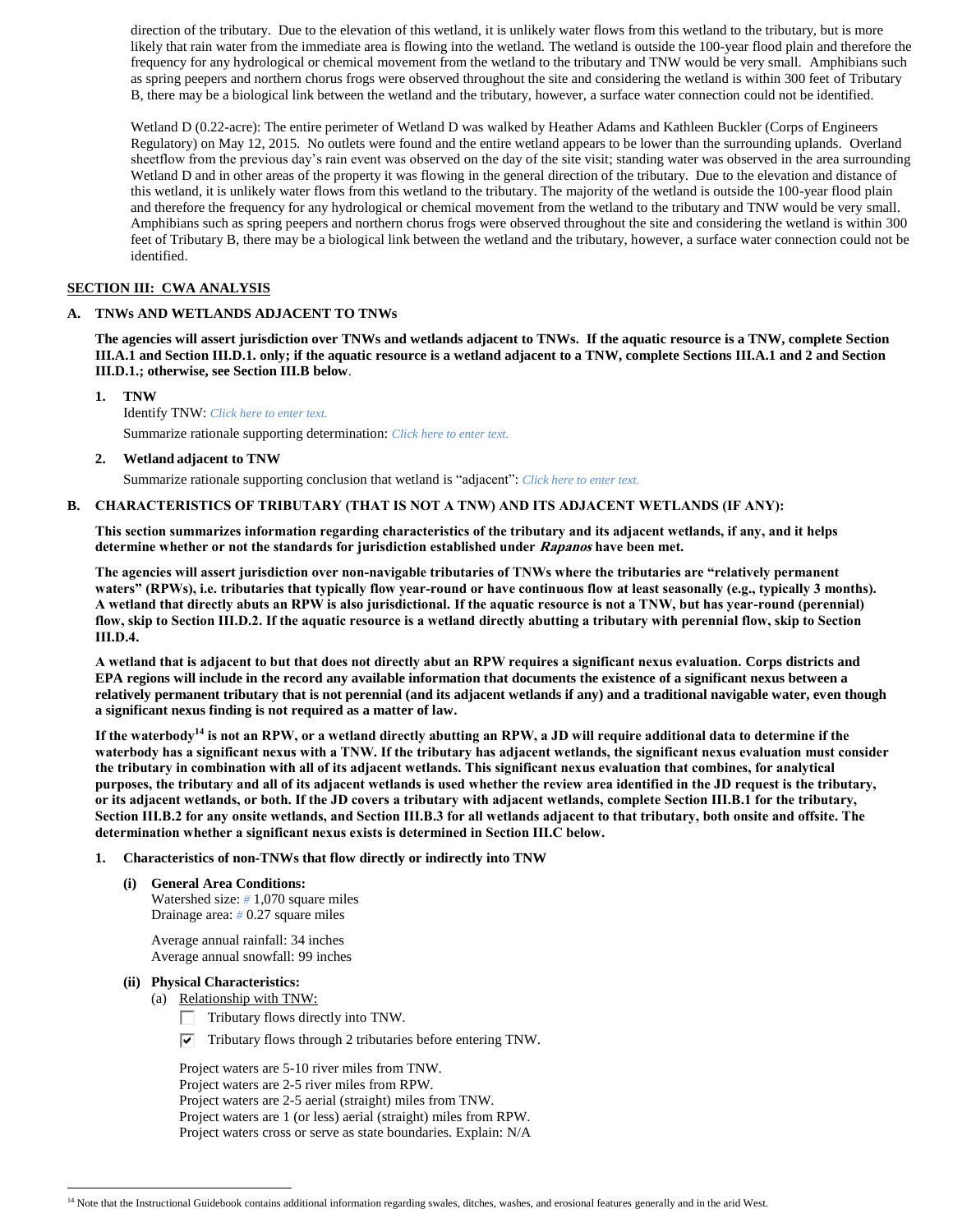Identify flow route to TNW<sup>15</sup>: Flow is from Tributary B to Tributary A to Red Creek to the Erie Canal Tributary stream order, if known: *Click here to enter text.*

(b) General Tributary Characteristics (check all that apply):

- П Artificial (man-made). Explain: *Click here to enter text.*
- Manipulated (man-altered). Explain: The natural drainage has been altered for farming and then moved at some point for past development to its current location

**Tributary** properties with respect to top of bank (estimate):

Average width: 3 feet Average depth: 3 feet Average side slopes: *Choose an item.*

Primary tributary substrate composition (check all that apply):

| $\Box$ Silts   | $\Box$ Sands                      | $\Box$ Concrete |
|----------------|-----------------------------------|-----------------|
| $\Box$ Cobbles | $\overline{\triangledown}$ Gravel | $\Box$ Muck     |
|                | $\sim$<br>_____                   |                 |

H. Bedrock Vegetation. Type/% cover: *Click here to enter text.* 

Other. Explain: *Click here to enter text.*

Tributary condition/stability [e.g., highly eroding, sloughing banks]. Explain: appeared stable Presence of run/riffle/pool complexes. Explain: none were observed Tributary geometry: Relatively Straight Tributary gradient (approximate average slope): 1-2%

(c) Flow:

Tributary provides for: Intermittent

Estimate average number of flow events in review area/year: 20 (or greater)

Describe flow regime: water was observed in the tributary during the May 18, 2015, site visit which was the day after a rain event.

Other information on duration and volume: *Click here to enter text.*

Surface flow is: *Choose an item.* Characteristics: *Click here to enter text.*

Subsurface flow: *Choose an item.* Explain findings: *Click here to enter text.*

Dye (or other) test performed: *Click here to enter text.*

Tributary has (check all that apply):

|  |  |  | Bed and banks |
|--|--|--|---------------|
|--|--|--|---------------|

| $OHWM16$ (check all indicators that apply):<br>▿                     |                                                                                                                  |
|----------------------------------------------------------------------|------------------------------------------------------------------------------------------------------------------|
| clear, natural line impressed on the bank $\Box$<br>է                | the presence of litter and debris                                                                                |
| changes in the character of soil                                     | destruction of terrestrial vegetation<br>∣V                                                                      |
| shelving                                                             | the presence of wrack line                                                                                       |
| vegetation matted down, bent, or absent                              | sediment sorting                                                                                                 |
| leaf litter disturbed or washed away                                 | scour                                                                                                            |
| sediment deposition                                                  | multiple observed or predicted flow events                                                                       |
| water staining                                                       | abrupt change in plant community Click here to enter text.                                                       |
| other (list). Click here to enter text.                              |                                                                                                                  |
| Discontinuous OHWM. <sup>17</sup> Explain: Click here to enter text. |                                                                                                                  |
|                                                                      | If factors other than the OHWM were used to determine lateral extent of CWA jurisdiction (check all that apply): |
| High Tide Line indicated by:                                         | Mean High Water Mark indicated by:                                                                               |
| oil or scum line along shore objects                                 | survey to available datum;                                                                                       |
| fine shell or debris deposits (foreshore)                            | physical markings;                                                                                               |
|                                                                      |                                                                                                                  |

- physical markings/characteristics  $\square$  vegetation lines/changes in vegetation types.
- tidal gauges
- other (list): *Click here to enter text.*

#### **(iii) Chemical Characteristics:**

Characterize tributary (e.g., water color is clear, discolored, oily film; water quality; general watershed characteristics, etc.). Explain: Surface water was clear at the time of the site visit on May 12, 2105.

 $17$ Ibid.

<sup>&</sup>lt;sup>15</sup> Flow route can be described by identifying, e.g., tributary a, which flows through the review area, to flow into tributary b, which then flows into TNW.

<sup>&</sup>lt;sup>16</sup>A natural or man-made discontinuity in the OHWM does not necessarily sever jurisdiction (e.g., where the stream temporarily flows underground, or where the OHWM has been removed by development or agricultural practices). Where there is a break in the OHWM that is unrelated to the waterbody's flow regime (e.g., flow over a rock outcrop or through a culvert), the agencies will look for indicators of flow above and below the break.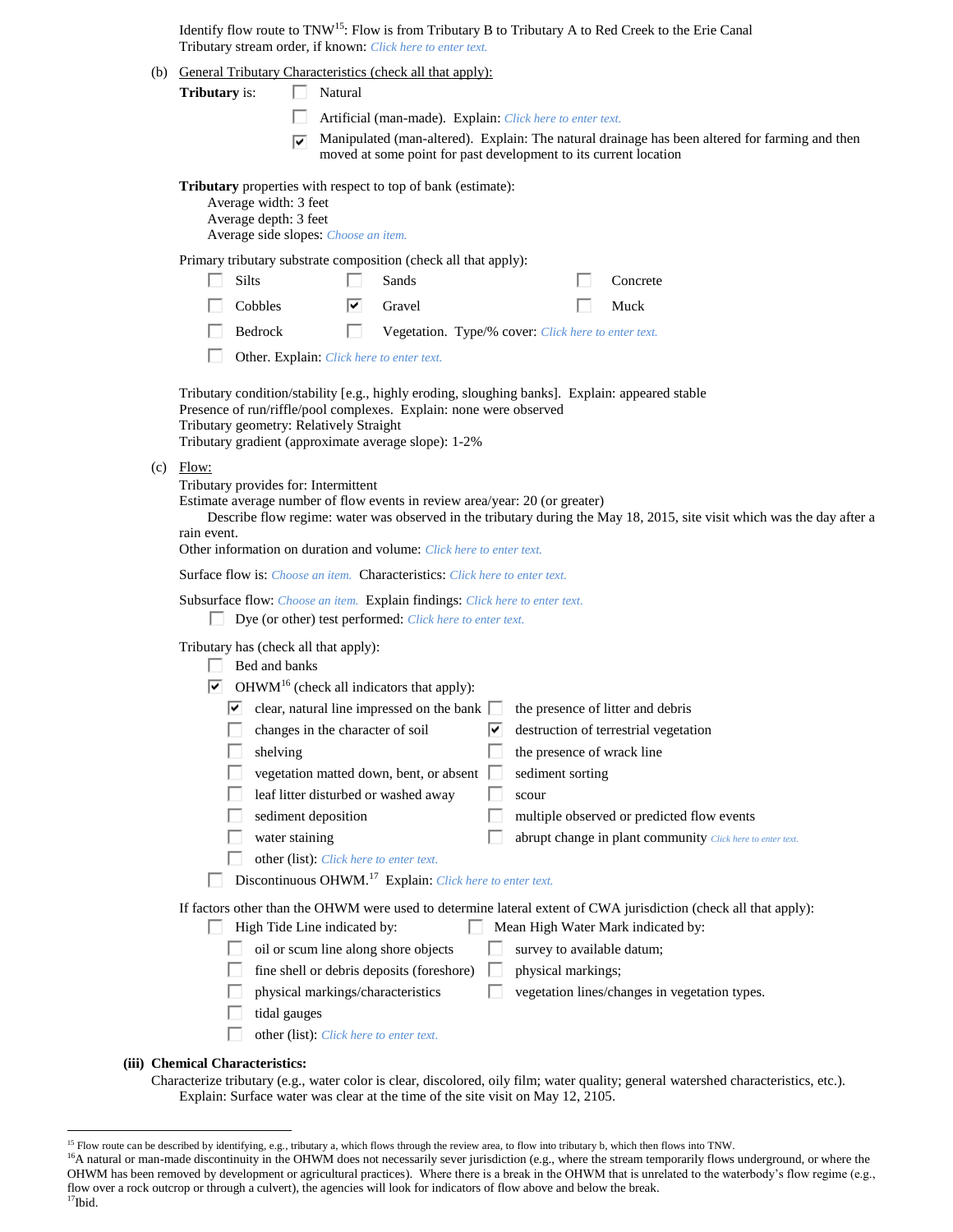Identify specific pollutants, if known: *Click here to enter text.*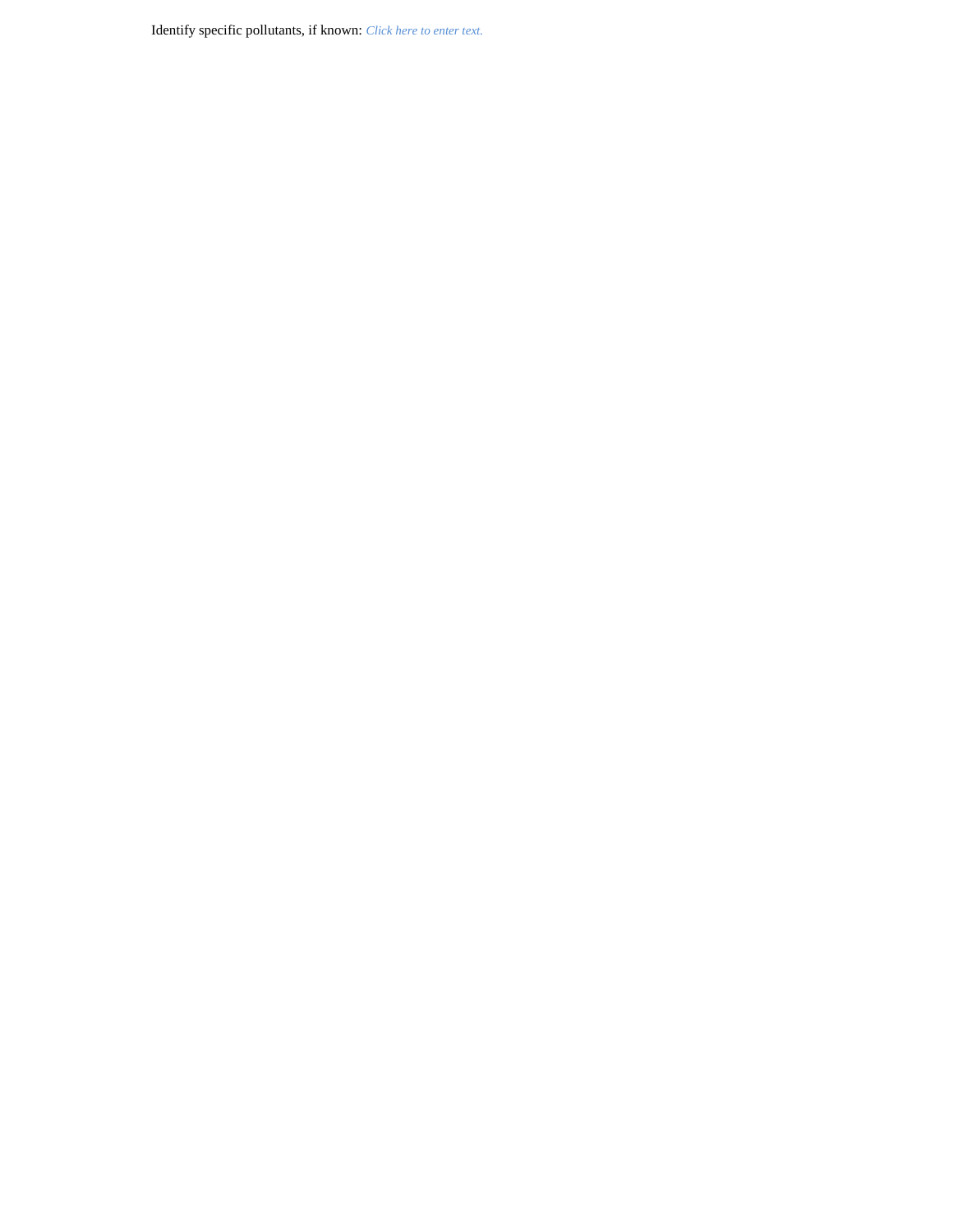#### **(iv) Biological Characteristics. Channel supports (check all that apply):**

- $\blacktriangledown$  Riparian corridor. Characteristics (type, average width): Tributary B has a riparian corridor consisting uplands
- Wetland fringe. Characteristics: *Click here to enter text.*
- $\boxed{\blacktriangledown}$  Habitat for:
	- Federally Listed species. Explain findings: *Click here to enter text.*
	- Fish/spawn areas. Explain findings: *Click here to enter text.*
	- П. Other environmentally-sensitive species. Explain findings: *Click here to enter text.*
	- Aquatic/wildlife diversity. Explain findings: The stream provides habitat and support for aquatic micro and macro  $\overline{\triangledown}$ invertebrates, aquatic flora, and other fauna requiring a water source.

## **2. Characteristics of wetlands adjacent to non-TNW that flow directly or indirectly into TNW**

#### **(i) Physical Characteristics:**

- (a) General Wetland Characteristics: Properties: Wetland size: Wetland type. Explain: Wetland quality. Explain: Project wetlands cross or serve as state boundaries. Explain: N/A
- (b) General Flow Relationship with Non-TNW: Flow is: *Choose an item.* Explain:

Surface flow is: *Choose an item.* Characteristics:

Subsurface flow: *Choose an item.* Explain findings:

Dye (or other) test performed: *Click here to enter text.*

- (c) Wetland Adjacency Determination with Non-TNW:
	- Directly abutting
	- п Not directly abutting
		- П. Discrete wetland hydrologic connection. Explain:
		- п Ecological connection. Explain:
		- П Separated by berm/barrier. Explain: *Click here to enter text.*

#### (d) Proximity (Relationship) to TNW

Project wetlands are *Choose an item.* river miles from TNW. Project waters are *Choose an item.* aerial (straight) miles from TNW. Flow is from: *Choose an item.* Estimate approximate location of wetland as within the *Choose an item.* floodplain.

#### **(ii) Chemical Characteristics:**

Characterize wetland system (e.g., water color is clear, brown, oil film on surface; water quality; general watershed characteristics; etc.). Explain:

Identify specific pollutants, if known:

#### **(iii) Biological Characteristics. Wetland supports (check all that apply):**

- Riparian buffer. Characteristics (type, average width):
- **Vegetation type/percent cover.** Explain:
- **Habitat for:** 
	- Federally Listed species. Explain findings: *Click here to enter text.*
	- Fish/spawn areas. Explain findings: *Click here to enter text.*
	- П. Other environmentally-sensitive species. Explain findings: *Click here to enter text.*
	- П Aquatic/wildlife diversity. Explain findings:

#### **3. Characteristics of all wetlands adjacent to the tributary (if any)**

All wetland(s) being considered in the cumulative analysis: *Choose an item.* For each wetland, specify the following:

Directly abuts? (Y/N) Size (in acres) Directly abuts? (Y/N) Size (in acres)

Summarize overall biological, chemical and physical functions being performed: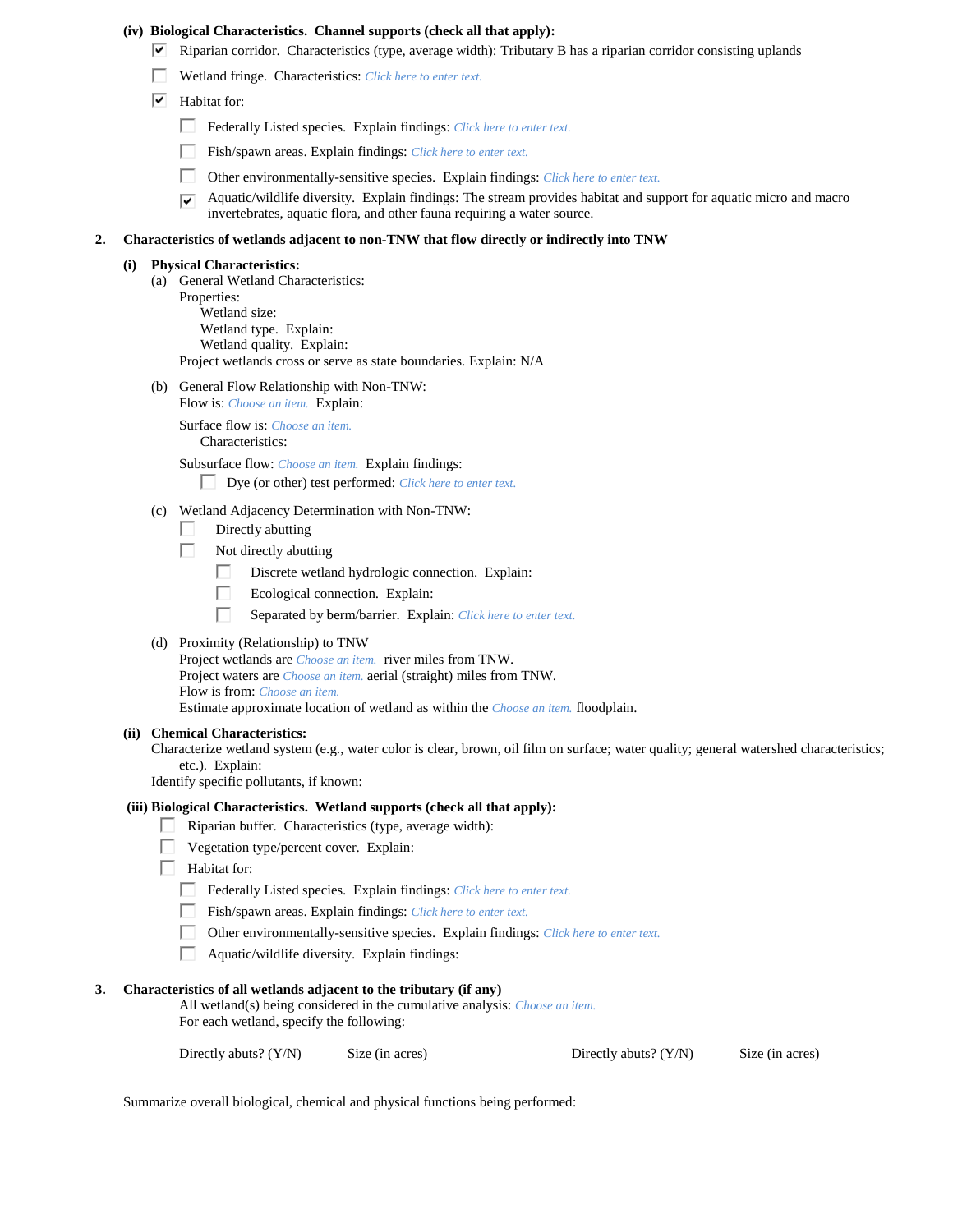## **C. SIGNIFICANT NEXUS DETERMINATION**

**A significant nexus analysis will assess the flow characteristics and functions of the tributary itself and the functions performed by any wetlands adjacent to the tributary to determine if they significantly affect the chemical, physical, and biological integrity of a TNW. For each of the following situations, a significant nexus exists if the tributary, in combination with all of its adjacent wetlands, has more than a speculative or insubstantial effect on the chemical, physical and/or biological integrity of a TNW. Considerations when evaluating significant nexus include, but are not limited to the volume, duration, and frequency of the flow of water in the tributary and its proximity to a TNW, and the functions performed by the tributary and all its adjacent wetlands. It is not appropriate to determine significant nexus based solely on any specific threshold of distance (e.g. between a tributary and its adjacent wetland or between a tributary and the TNW). Similarly, the fact an adjacent wetland lies within or outside of a floodplain is not solely determinative of significant nexus.** 

## **Draw connections between the features documented and the effects on the TNW, as identified in the** *Rapanos* **Guidance and discussed in the Instructional Guidebook. Factors to consider include, for example:**

- Does the tributary, in combination with its adjacent wetlands (if any), have the capacity to carry pollutants or flood waters to TNWs, or to reduce the amount of pollutants or flood waters reaching a TNW?
- Does the tributary, in combination with its adjacent wetlands (if any), provide habitat and lifecycle support functions for fish and other species, such as feeding, nesting, spawning, or rearing young for species that are present in the TNW?
- Does the tributary, in combination with its adjacent wetlands (if any), have the capacity to transfer nutrients and organic carbon that support downstream foodwebs?
- Does the tributary, in combination with its adjacent wetlands (if any), have other relationships to the physical, chemical, or biological integrity of the TNW?

## *Note: the above list of considerations is not inclusive and other functions observed or known to occur should be documented below:*

- **1. Significant nexus findings for non-RPW that has no adjacent wetlands and flows directly or indirectly into TNWs.** Explain findings of presence or absence of significant nexus below, based on the tributary itself, then go to Section III.D:
- **4. Significant nexus findings for non-RPW and its adjacent wetlands, where the non-RPW flows directly or indirectly into TNWs.**  Explain findings of presence or absence of significant nexus below, based on the tributary in combination with all of its adjacent wetlands, then go to Section III.D:
- **5. Significant nexus findings for wetlands adjacent to an RPW but that do not directly abut the RPW.** Explain findings of presence or absence of significant nexus below, based on the tributary in combination with all of its adjacent wetlands, then go to Section III.D:

## **D. DETERMINATIONS OF JURISDICTIONAL FINDINGS. THE SUBJECT WATERS/WETLANDS ARE (CHECK ALL THAT APPLY):**

- **3. TNWs and Adjacent Wetlands.** Check all that apply and provide size estimates in review area:
	- П. TNWs: *#* linear feet *#* width (ft), Or, *#* acres.
	- п. Wetlands adjacent to TNWs: *#* acres.

## **4. RPWs that flow directly or indirectly into TNWs.**

- $\Box$  Tributaries of TNWs where tributaries typically flow year-round are jurisdictional. Provide data and rationale indicating that tributary is perennial: *Click here to enter text.*.
- Tributaries of TNW where tributaries have continuous flow "seasonally" (e.g., typically three months each year) are jurisdictional. Data supporting this conclusion is provided at Section III.B. Provide rationale indicating that tributary flows seasonally: *Click here to enter text.*.

Provide estimates for jurisdictional waters in the review area (check all that apply):

- Tributary waters: *#* linear feet *#* width (ft).
- Other non-wetland waters: *#* acres.

Identify type(s) of waters: *Click here to enter text.*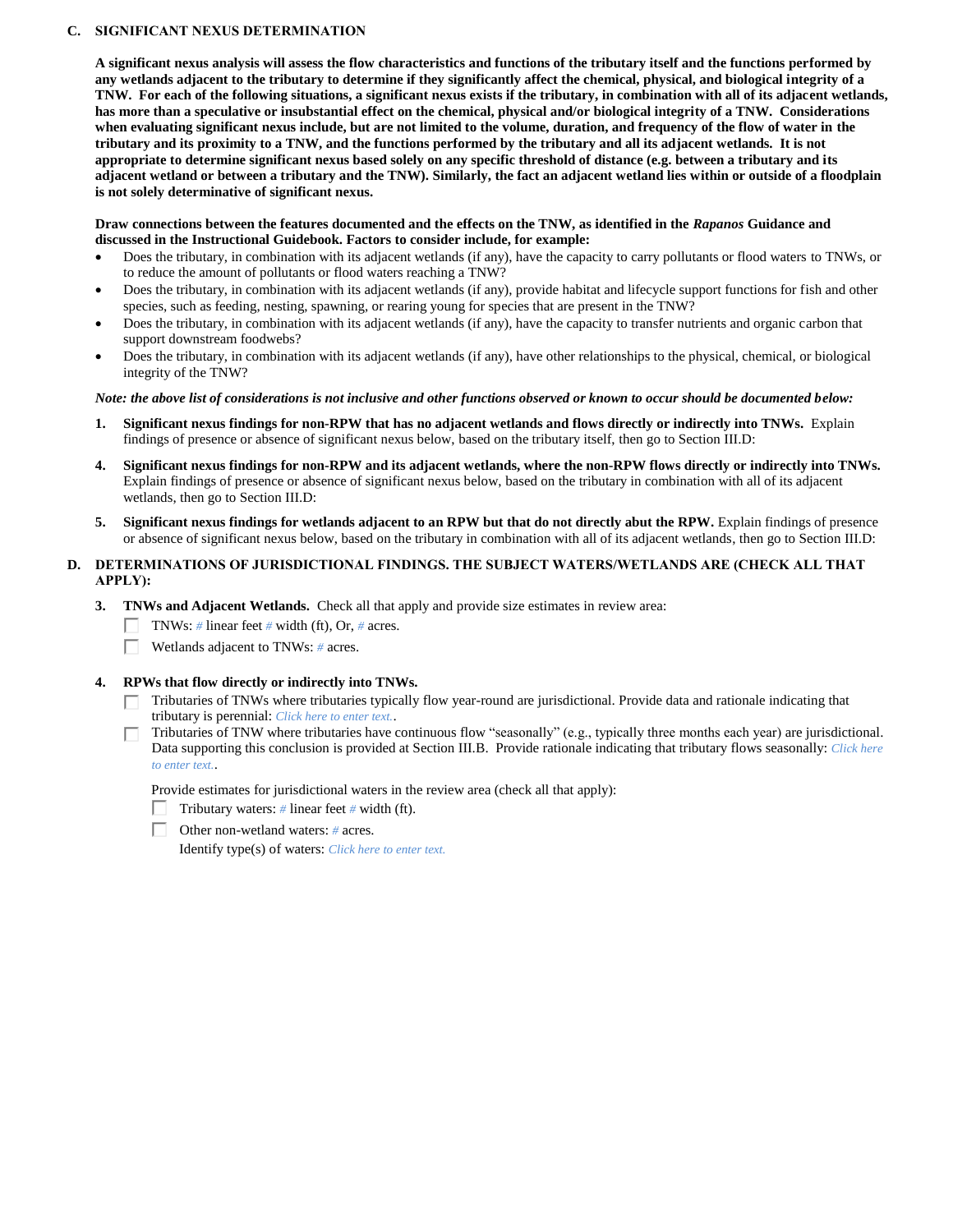## **3. Non-RPWs<sup>18</sup> that flow directly or indirectly into TNWs.**

 $\overline{\triangledown}$  Waterbody that is not a TNW or an RPW, but flows directly or indirectly into a TNW, and it has a significant nexus with a TNW is jurisdictional. Data supporting this conclusion is provided at Section III.C.

Provide estimates for jurisdictional waters within the review area (check all that apply):

- $\triangledown$  Tributary waters: 760 linear feet 3 width (ft).
- П. Other non-wetland waters: *#* acres. Identify type(s) of waters: *Click here to enter text.*

## **4. Wetlands directly abutting an RPW that flow directly or indirectly into TNWs.**

- Wetlands directly abut RPW and thus are jurisdictional as adjacent wetlands.
	- Wetlands directly abutting an RPW where tributaries typically flow year-round. Provide data and rationale П. indicating that tributary is perennial in Section III.D.2, above. Provide rationale indicating that wetland is directly abutting an RPW: *Click here to enter text.*
	- Wetlands directly abutting an RPW where tributaries typically flow "seasonally." Provide data indicating that tributary is seasonal in Section III.B and rationale in Section III.D.2, above. Provide rationale indicating that wetland is directly abutting an RPW: *Click here to enter text.*

Provide acreage estimates for jurisdictional wetlands in the review area: *#* acres.

## **7. Wetlands adjacent to but not directly abutting an RPW that flow directly or indirectly into TNWs.**

Wetlands that do not directly abut an RPW, but when considered in combination with the tributary to which they are  $\mathbf{L}$ adjacent and with similarly situated adjacent wetlands, have a significant nexus with a TNW are jurisidictional. Data supporting this conclusion is provided at Section III.C.

Provide acreage estimates for jurisdictional wetlands in the review area: *#* acres.

## **8. Wetlands adjacent to non-RPWs that flow directly or indirectly into TNWs.**

Wetlands adjacent to such waters, and have when considered in combination with the tributary to which they are adjacent  $\mathbf{L}$ and with similarly situated adjacent wetlands, have a significant nexus with a TNW are jurisdictional. Data supporting this conclusion is provided at Section III.C.

Provide estimates for jurisdictional wetlands in the review area:

## **7. Impoundments of jurisdictional waters. 19**

As a general rule, the impoundment of a jurisdictional tributary remains jurisdictional.

- Demonstrate that impoundment was created from "waters of the U.S.," or
- Demonstrate that water meets the criteria for one of the categories presented above (1-6), or Г
- П Demonstrate that water is isolated with a nexus to commerce (see E below).

## **E. ISOLATED [INTERSTATE OR INTRA-STATE] WATERS, INCLUDING ISOLATED WETLANDS, THE USE, DEGRADATION OR DESTRUCTION OF WHICH COULD AFFECT INTERSTATE COMMERCE, INCLUDING ANY SUCH WATERS (CHECK ALL THAT APPLY):<sup>20</sup>**

- П. which are or could be used by interstate or foreign travelers for recreational or other purposes.
- Г from which fish or shellfish are or could be taken and sold in interstate or foreign commerce.
- Г which are or could be used for industrial purposes by industries in interstate commerce.
- П Interstate isolated waters.Explain: *Click here to enter text.*
- П Other factors.Explain: *Click here to enter text.*

#### **Identify water body and summarize rationale supporting determination:** *Click here to enter text.*

Provide estimates for jurisdictional waters in the review area (check all that apply):

Tributary waters: *#* linear feet *#* width (ft). Е

П. Other non-wetland waters: *#* acres.

Identify type(s) of waters: *Click here to enter text.*

Wetlands: *#* acres.

<sup>18</sup>See Footnote # 3.

<sup>&</sup>lt;sup>19</sup> To complete the analysis refer to the key in Section III.D.6 of the Instructional Guidebook.

<sup>&</sup>lt;sup>20</sup> Prior to asserting or declining CWA jurisdiction based solely on this category, Corps Districts will elevate the action to Corps and EPA HQ for review consistent with the process described in the Corps/EPA *Memorandum Regarding CWA Act Jurisdiction Following Rapanos.*